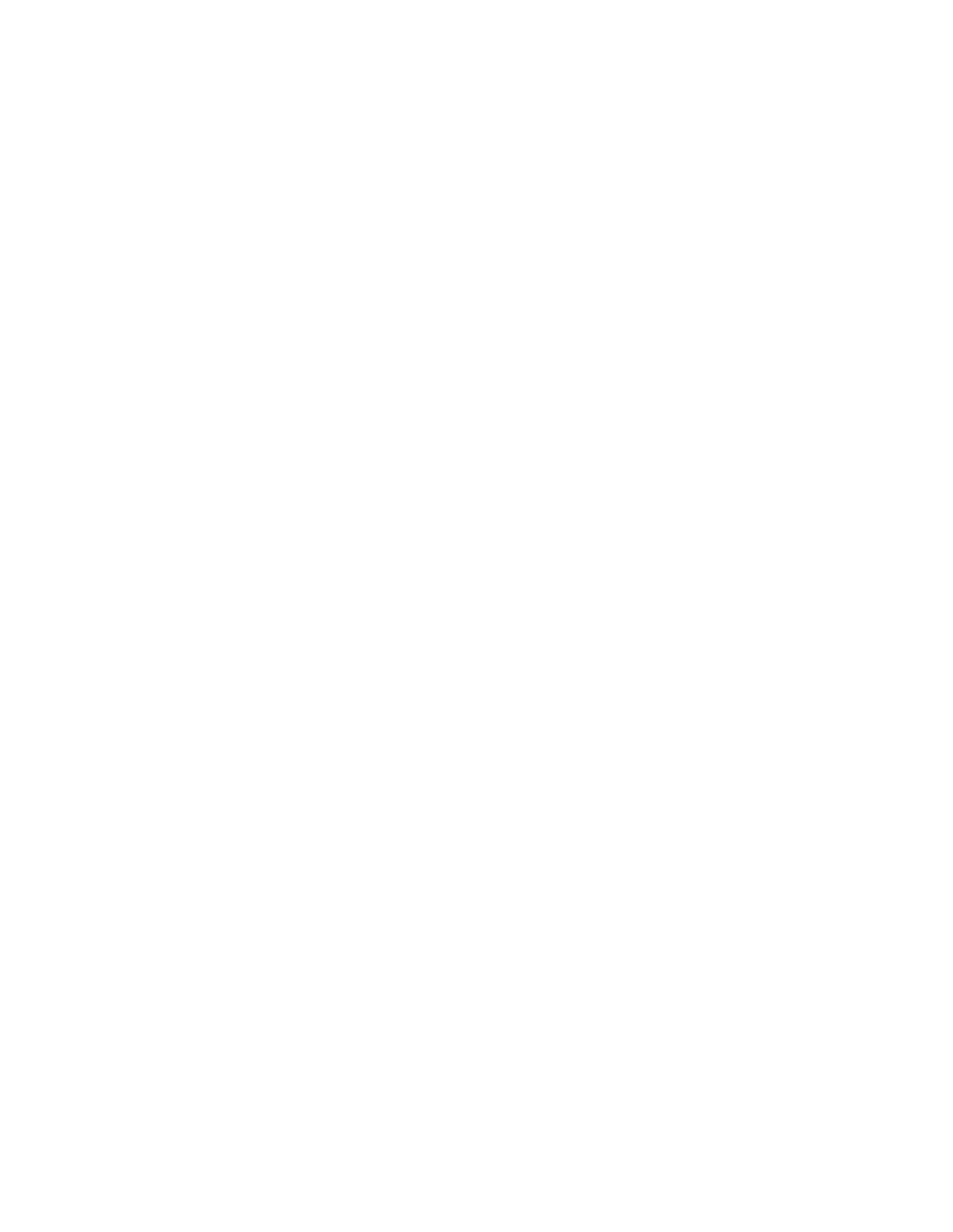#### **BURKE, Justice.**

[¶1] Appellant was adjudicated delinquent in juvenile court. Based on the same incident, he was later convicted on a criminal charge. He asserts that the criminal prosecution violated his constitutional right not to be placed twice in jeopardy. The State concedes error. We agree that Appellant's constitutional rights were violated, and will reverse his criminal conviction.

#### *ISSUE*

[¶2] The first issue presented by Appellant is whether his conviction for sexual abuse of a minor in the second degree should be reversed due to violations of the double jeopardy clauses of the United States and Wyoming Constitutions. Because we reverse his conviction based on this issue, we will not address his second issue, a claim of ineffective assistance of counsel in the criminal proceedings.

## *FACTS*

[¶3] The facts are not in dispute. Their primary significance in this appeal is due to the order in which the events occurred. On May 13, 2009, Appellant was charged with first degree sexual abuse of a minor, in violation of Wyo. Stat. Ann.  $\S 6$ -2-314(a)(i) (LexisNexis 2009), and with second degree sexual abuse of a minor, in violation of Wyo. Stat. Ann.  $\S 6$ -2-315(a)(ii). He was sixteen years of age at the time, but was charged as an adult. After various preliminary proceedings, including denial of a motion to transfer the case to juvenile court, the district court arraigned him on October 13, 2009. At arraignment, Appellant pled guilty to the charge of second degree sexual abuse of a minor, and the State dismissed the charge of first degree sexual abuse of a minor. The district court deferred its acceptance of the guilty plea and delayed sentencing, in order to accommodate Appellant's participation in a sexual offender treatment program at the Wyoming Boys' School.

[¶4] Five months later, on March 23, 2010, the State filed a delinquency petition against Appellant in juvenile court. The act of delinquency alleged was the same act that gave rise to the criminal charge of second degree sexual abuse of a minor. On April 12, 2010, Appellant admitted the allegations of the delinquency petition. The juvenile court adjudicated him a delinquent child, and ordered that he was to remain in the custody of the Wyoming Boys' School.

[¶5] On June 1, 2010, nearly two months after the delinquency adjudication, the district court accepted Appellant's guilty plea in the criminal case. It sentenced him to ten to fifteen years incarceration, but suspended that in lieu of eight years of supervised probation. A Judgment and Sentence was entered on June 28, 2010.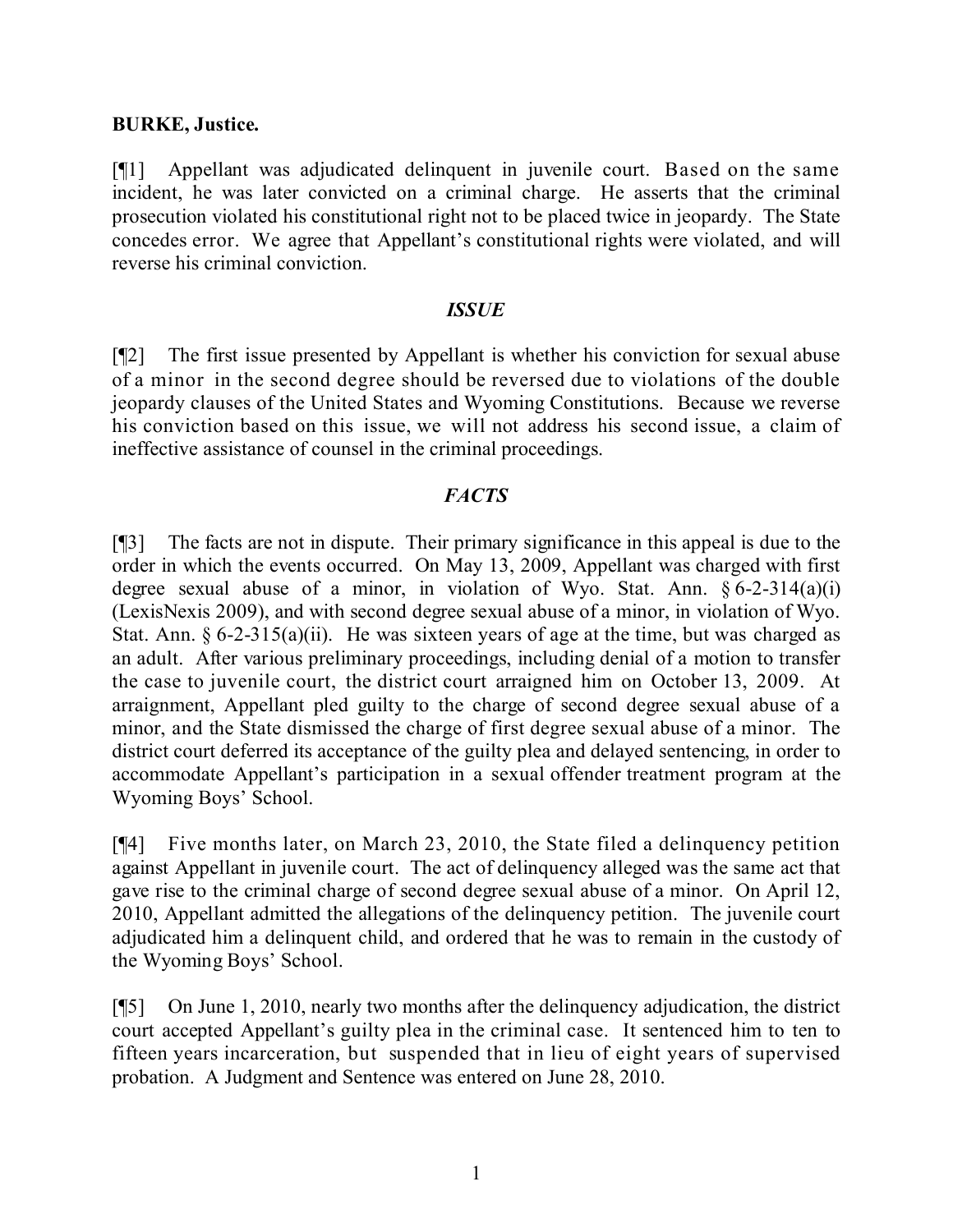[¶6] No direct appeals were filed in either the criminal case or the juvenile case. However, on November 22, 2011, Appellant filed a petition for post-conviction relief alleging a violation of the constitutional prohibition against double jeopardy. The district court denied that petition. Appellant petitioned this Court for a writ of certiorari, which we granted, ordering reinstatement of his right to direct appeal. His pursuit of that appeal brings the case before us now.

#### *STANDARD OF REVIEW*

[¶7] We generally decline to review nonjurisdictional issues not raised in the original proceedings. *Belden v. State*, 2003 WY 89, ¶ 55, 73 P.3d 1041, 1090 (Wyo. 2003).

> We have previously held, however, that the issue of double jeopardy is jurisdictional because it involves the power of the State to bring the appellant into court, and it may, therefore, be raised at any time. *Taylor v. State*, 2003 WY 97, ¶ 11, 74 P.3d 1236, 1239 (Wyo. 2003); *Kitzke v. State*, 2002 WY 147, ¶ 8, 55 P.3d 696, 699 (Wyo. 2002). In these circumstances, we apply the plain error standard of review. *Lafond v. State*, 2004 WY 51, ¶ 56, 89 P.3d 324, 340-41 (Wyo. 2004). "Even when constitutional error is alleged, each criterion must be satisfied or a claim for review under the plain-error doctrine will fail." *Miller v. State*, 904 P.2d 344, 348 (Wyo. 1995). To establish plain error, the appellant must prove (1) the record clearly reflects the alleged error; (2) the existence of a clear and unequivocal rule of law; (3) a clear and obvious transgression of that rule of law; and (4) the error adversely affected a substantial right resulting in material prejudice to him. *Sanchez v. State*, 2006 WY 12, ¶ 19, 126 P.3d 897, 904 (Wyo. 2006).

*Snow v. State*, 2009 WY 117, ¶ 13, 216 P.3d 505, 509 (Wyo. 2009).

#### *DISCUSSION*

[¶8] The Fifth Amendment to the United States Constitution provides that no person shall "be subject for the same offense to be twice put in jeopardy of life or limb." Similarly, Article 1, Section 11 of the Wyoming Constitution provides that no person shall "be twice put in jeopardy for the same offense." We have recognized that these two provisions "have the same meaning and are co-extensive in application." *DeLoge v. State*, 2002 WY 155, ¶ 7, 55 P.3d 1233, 1237 (Wyo. 2002). Both provide protection against a second prosecution for the same offense after acquittal, against a second prosecution for the same offense after conviction, and against multiple punishments for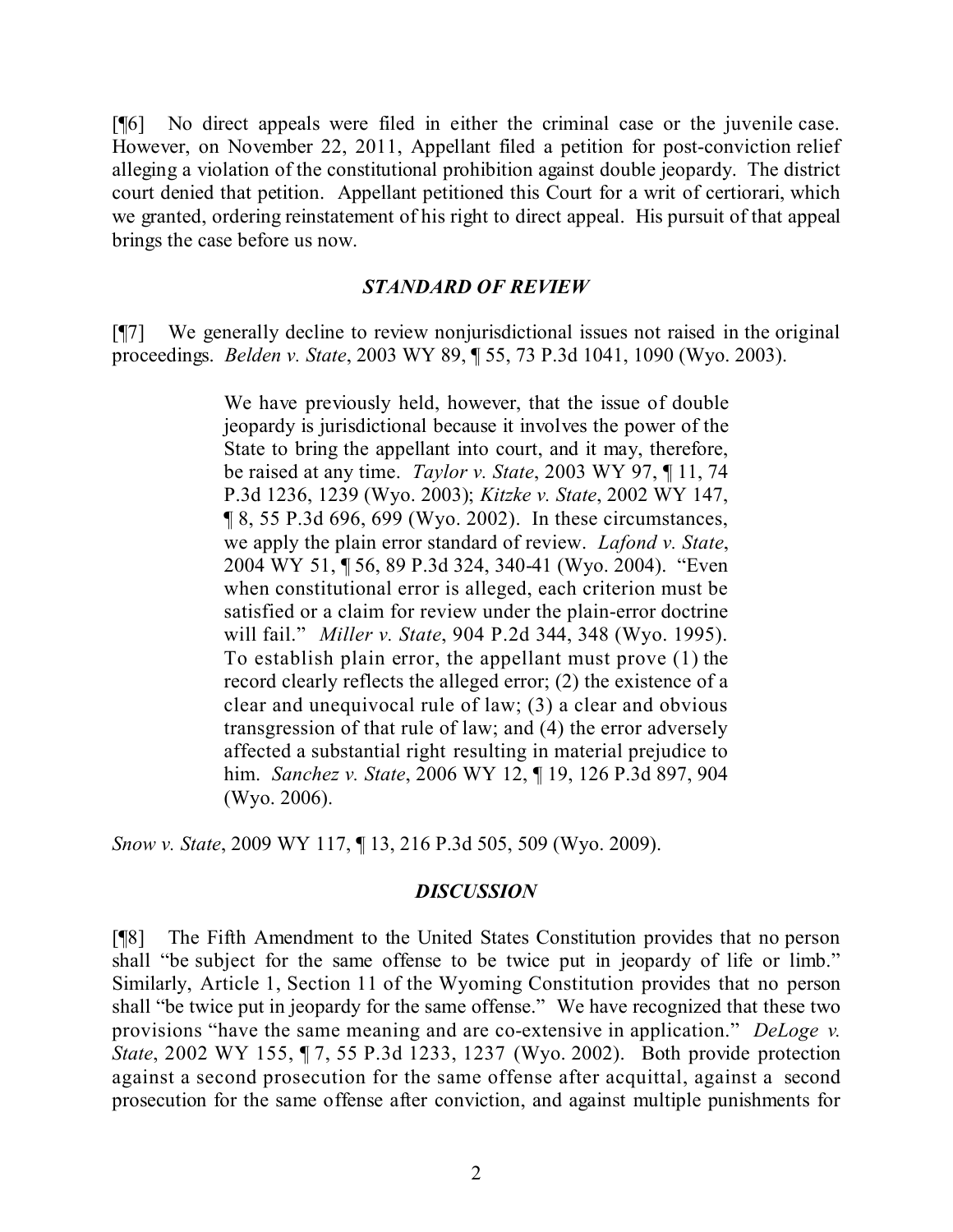the same offense. *James v. State*, 2012 WY 35, ¶ 12, 271 P.3d 1016, 1018 (Wyo. 2012); *Cook v. State*, 841 P.2d 1345, 1347 (Wyo. 1992).

[¶9] Appellant contends, and the State agrees, that double jeopardy protections apply to juvenile proceedings. Both rely on *Breed v. Jones*, 421 U.S. 519, 529, 95 S.Ct. 1779, 1785, 44 L.Ed.2d 346 (1975) which states:

> We believe it is simply too late in the day to conclude . . . that a juvenile is not put in jeopardy at a proceeding whose object is to determine whether he has committed acts that violate a criminal law and whose potential consequences include both the stigma inherent in such a determination and the deprivation of liberty for many years.

We note that this case originated in California, and subsequent changes to California statutes may have superseded the holding of *Breed* as applied to certain stages of juvenile proceedings. *See Barker v. Estelle*, 913 F.2d 1433, 1439 (9 th Cir. 1990). But because Appellant was adjudicated a delinquent, the basic thrust of *Breed* still applies: "Once a juvenile adjudication is made, double jeopardy attaches to preclude adult criminal prosecution." *Wolf v. State*, 99 Idaho 476, 479, 583 P.2d 1011, 1014 (1978).

[¶10] Appellant was adjudicated delinquent on April 12, 2010. Jeopardy attached on that date. Subsequent criminal prosecution and punishment for the same offense were thereafter precluded.

[¶11] This conclusion is not altered by the fact that the State brought criminal charges first, and filed the juvenile petition only after Appellant had pled guilty to the criminal charge. Although this Court has never decided the issue, it has been widely recognized that jeopardy does not attach when the defendant pleads guilty. Rather, "jeopardy normally attaches when the court unconditionally accepts a guilty plea." *United States v. McIntosh*, 580 F.3d 1222, 1227 (11th Cir. 2009). *See also*, *United States v. Patterson,* 406 F.3d 1095, 1096 (9th Cir. 2005); *United States v. Aliotta,* 199 F.3d 78, 83 (2d Cir. 1999); *United States v. Alt,* 83 F.3d 779, 781 (6th Cir. 1996); *United States v. Sanchez*, 609 F.2d 761, 762 (5th Cir. 1980); *United States v. Bullock,* 579 F.2d 1116, 1118 (8th Cir. 1978); *United States v. Williams,* 534 F.2d 119, 120 (8th Cir. 1976); *United States v. Young,* 503 F.2d 1072, 1074 n.5 (3d Cir. 1974). Applying that rule here, jeopardy did not attach in Appellant's criminal prosecution until the district court accepted his guilty plea on June 1, 2010. <sup>1</sup> Accordingly, Appellant's guilty plea did not preclude subsequent

 $<sup>1</sup>$  The State also suggests that the rule for the Tenth Circuit Court of Appeals is that jeopardy does not</sup> attach until after the court has entered judgment and sentence against the defendant, citing *United States*